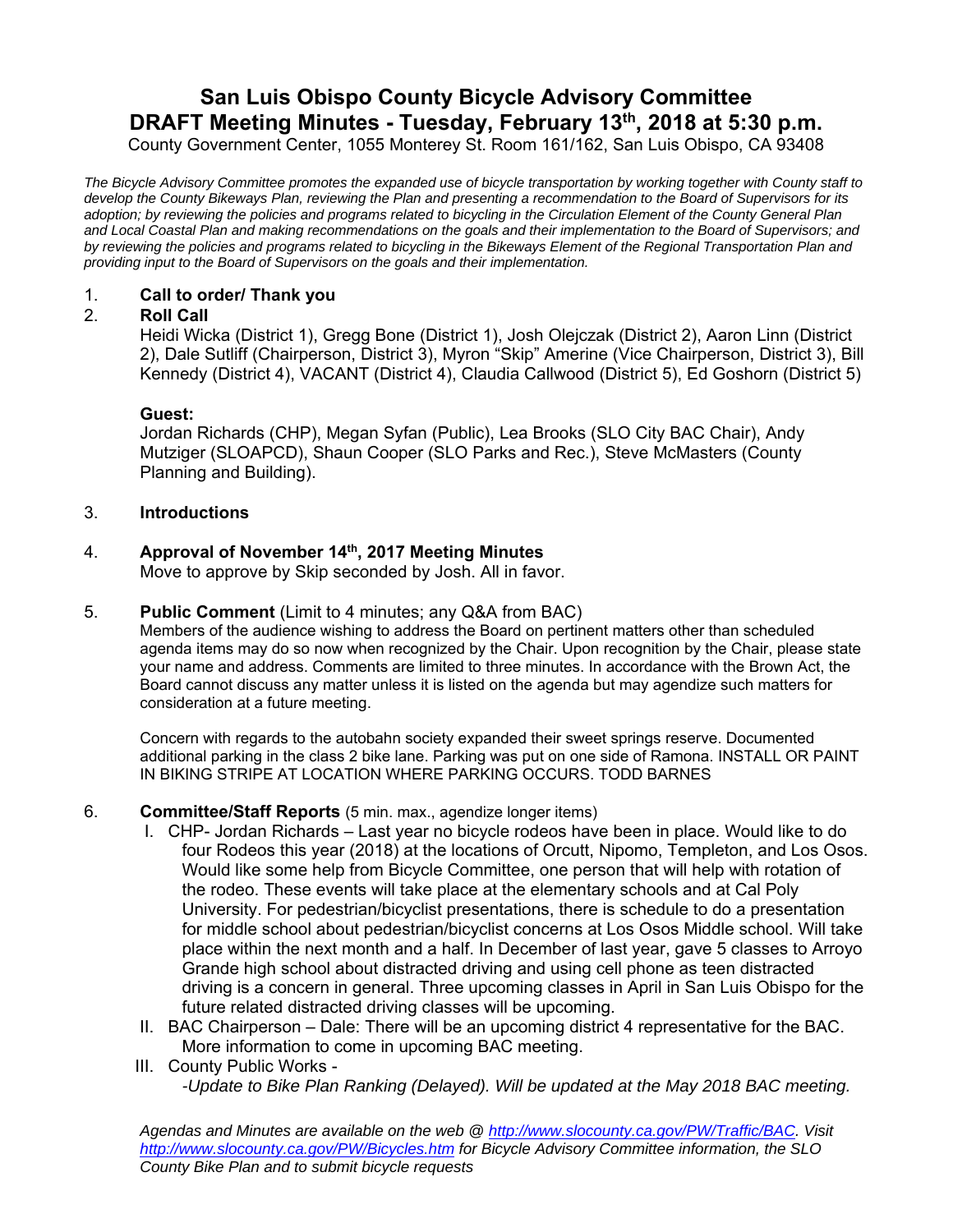- IV. Air Pollution Control District Currently in the process of working on bike counts throughout the County. Will report back with findings.
- V. County Parks NEPA/CEQA process has been completed for the Bob Jones pathway project. The environmental phase of the project has been completed. Currently working with Public Works on the contract for consultant services for the construction documents including right of way documents to discuss with property owners for easements which will go to the board by April 2018. The contract will also be reviewed by Caltrans since it has allocated federal funding which will take place prior to going to board in April 2018. The estimated time frame for 65% Construction documents completed will be anticipated at 6 months.

At the Octagon Barn location, site grading, parking and left turn lane has been completed in which Public Works managed the construction aspect of the project. Land conservancy is currently working on the landscaping portion of project.

For the Cayucos to Morro Bay Trail Connector project, Parks is currently working on the Coastal Development Permit process and Categorical Exclusion (CE) process. Also working on the construction documents with the consultant.

Templeton to Atascadero Connector working on final submittal to Caltrans with regards to NEPA. The project is fully funded in construction phase involving SLOCOG match of 2 million dollars.

- VI. SLOCOG absent
- VII. County Planning and Building absent
- VIII. Caltrans absent (Josh gave an update on standards for class 2 bike lanes is 6'' for proposal of autonomous vehicles.)

# 7. **Presentations**

A. Megan Syfan- Class I Bike trail Los Osos, L.O.V.R.

After listening to project proposal, it has been determined that Right of Way within the location has been a concern due to very narrow right of way.

Skip motioned: To determine a complete concept for bicycle lane/use from Rodman to 9<sup>th</sup> street, use that as the length of the project. Look for consistency in design throughout the entire length. Seconded by Josh.

Comment from Public Works, is that it will be in favor to have a completed concept (preferably 65% by May 2018 meeting, depending on the priorities within Public Works).

B. Dave Abrecht – Need for repainting L.O.V.R. Bike Lanes (Video) This item will be forwarded to road crew to assess and determine the need for striping.

# 8. **BAC Business & Discussion**

A. Prototype Trails Rules – County Parks/BAC

Getting together with TAC to coordinate with trail rules. TAC discussing about getting together subcommittee with 3 members possibly by next committee meeting.

Ed motioned to create this subcommittee within the BAC and share/relay information with TAC. Skip Seconded.

Aaron and Skip appointed in charge of subcommittee BAC/TAC related work. Dale motioned, and Bill seconded. All in favor